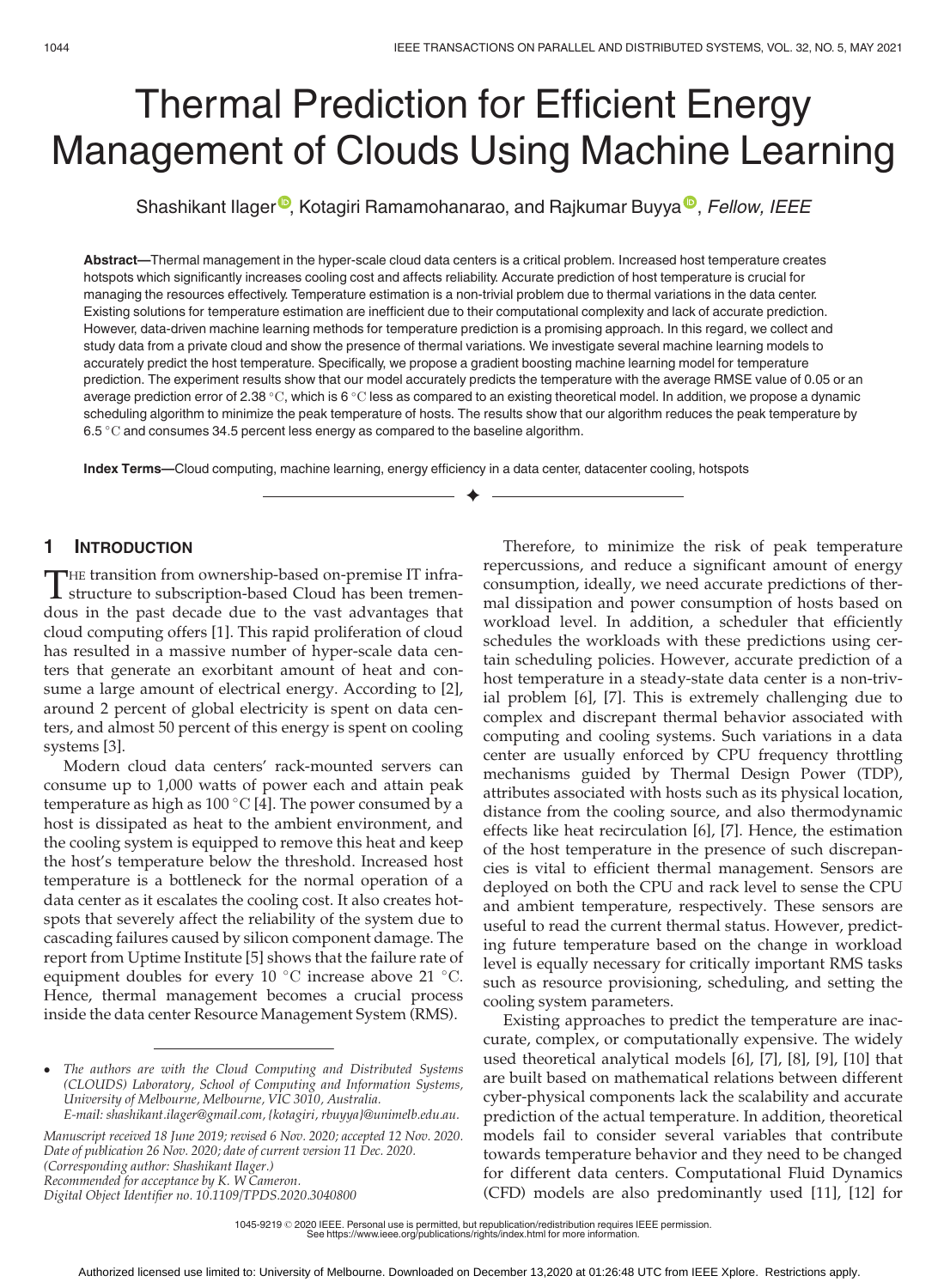accurate predictions, but their high complexity requires a large number of computing cycles. Building these CFD models and executing them can take hours or days, based on individual data center complexity [13]. The CFD models are useful in initial design and calibration of data center layout and cooling settings, however, it is infeasible for the realtime tasks (e.g., scheduling in large scale clouds) that are dynamic and require quick online decisions. Moreover, CFD simulation requires both computational (e.g, the layout of the Data Center, open tiles) and physical parameters, and changes to these parameters need expensive retraining of the models [14]. However, our approach is fast and costeffective as it solely relies on the physical sensor data that are readily available on any rack-mounted servers and implicitly captures variations. Hence, data-driven methods using machine learning techniques is a promising approach to predict the host temperature quickly and accurately.

Machine learning (ML) techniques have become pervasive in modern digital society mainly in computer vision and natural language processing applications. With the advancement in machine learning algorithms and the availability of sophisticated tools, applying these ML techniques to optimize large scale computing systems is a propitious avenue [15], [16], [17], [18]. Recently, Google has reported a list of their efforts in this direction [19], where they optimize several of their large scale computing systems using ML to reduce cost, energy and increase the performance. Datadriven temperature predictions are highly suitable as they are built from actual measurements and they capture the important variations that are induced by different factors in data center environments. Furthermore, recent works have explored ML techniques to predict the data center host temperature [6], [20]. However, these works are applied to HPC data centers or similar infrastructure that relies on both application and physical level features to train the models. In addition, they are application-specific temperature estimations. Nevertheless, the presence of the virtualization layer in Infrastructure clouds prohibits this applicationspecific approach due to an isolated execution environment provided to users. Moreover, getting access to the application features is impractical in clouds because of privacy and security agreements between users and cloud providers. Consequently, we present a host temperature prediction model that completely relies on features that can be directly accessed from physical hosts and independent of the application counters.

In this regard, we collect and study data from our University's private research cloud. We propose a data-driven approach to build temperature prediction models based on this collected data. We use this data to build the ML-based models that can be used to predict the temperature of hosts during runtime. Accordingly, we investigated several ML algorithms including variants of regression models, a neural network model namely Multilayer Perceptron (MLP), and ensemble learning models. Based on the experimental results, the ensemble-based learning, gradient boosting method, specifically, XGBoost [21] is chosen for temperature prediction. The proposed prediction model has high accuracy with an average prediction error of 2.5  $\degree$ C and Root Mean Square Error (RMSE) of 0.05. Furthermore, guided by these prediction models, we propose a dynamic scheduling algorithm to minimize the peak temperature of hosts in a data center. The scheduling algorithm is evaluated based on real-world workload traces and it is capable of circumventing potential hotspots and significantly reduces the total energy consumption of a data center. The results have demonstrated the feasibility of our proposed prediction models and scheduling algorithm in data center RMS.

In summary, the key contributions of our work are:

- We collect physical-host level measurements from a real-world data center and show the thermal and energy consumption variations between hosts under similar resource consumption and cooling settings.
- We build machine learning-based temperature prediction models using fine-grained measurements from the collected data.
- We show the accuracy and the feasibility of proposed prediction models with extensive empirical evaluation.
- We propose a dynamic workload scheduling algorithm guided by the prediction methods to reduce the peak temperature of the data center that minimizes the total energy consumption under rigid thermal constraints.

The remainder of the paper is organized as follows: The motivations for this work and thermal implications in the cloud are explained in Section 2. Section 3 proposes a thermal prediction framework and explores different ML algorithms. Section 4 describes the gradient boosting based prediction model. The feasibility of the prediction model is evaluated against a theoretical model in Section 5. Section 6 presents a dynamic scheduling algorithm. The analysis of scheduling algorithm results is done in Section 7 and the feature set analysis is described in Section 8. The relevant literature for this work is discussed in Section 9. Finally, Section 10 concludes the paper and also points out future research directions.

## 2 MOTIVATION: INTRICACIES IN CLOUD DATA CENTERS' THERMAL MANAGEMENT

Thermal management is a critical component in cloud data center operations. The presence of multi-tenant users and their heterogeneous workloads exhibit non-coherent behavior with respect to the thermal and power consumption of hosts in a cloud data center. Reducing even one degree of temperature in cooling saves millions of dollars over the year in large scale data centers [17]. In addition, most data centers and servers are already equipped with monitoring infrastructure, that has several sensors to read the workload, power, and thermal parameters. Using this data to predict the temperature is cost-effective and feasible. Thereby, to analyze the complex relationships between different parameters that influence the host temperature, we collected data from a private cloud and studied it for intrinsic information. This data includes resource usage and sensor data of power, thermal, and fan speed readings of hosts. The detailed information about the data and collection method is described in Section 3.2.

The correlation between different parameters (Table 1) and temperature distribution in the data center can be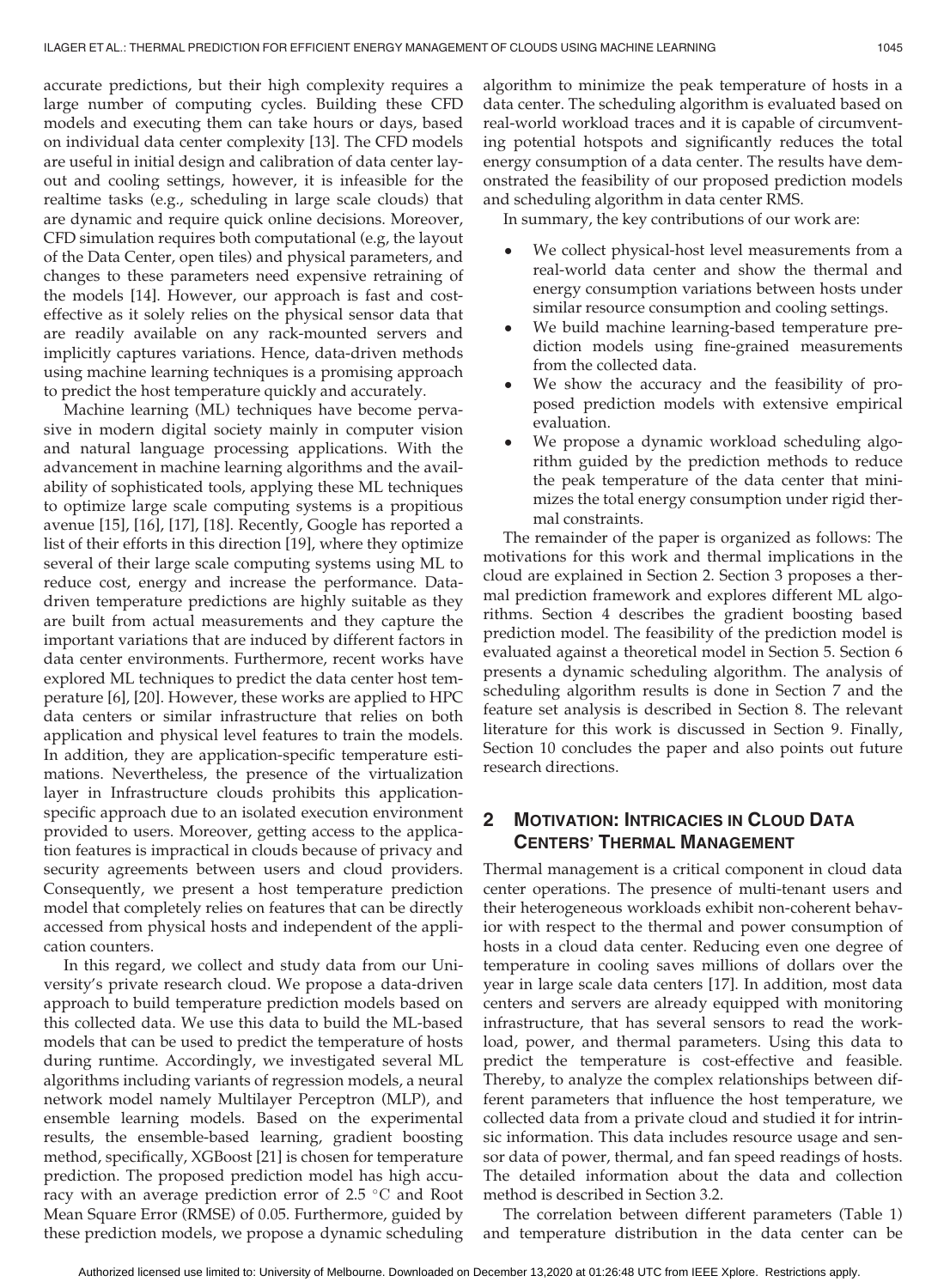| Features   | Definition                      |  |  |  |
|------------|---------------------------------|--|--|--|
| CPU        | $CPU$ Load $(\%)$               |  |  |  |
| R.         | RAM- Random Access Memory (MB)  |  |  |  |
| $R_r$      | RAM in usage (MB)               |  |  |  |
| $N_{CPU}$  | Number of CPU cores             |  |  |  |
| $N_{CPIr}$ | Number of CPU cores in use      |  |  |  |
| $N_{Br}$   | Network inbound traffic (Kbps)  |  |  |  |
| $N_{Tr}$   | Network outbound traffic (Kbps) |  |  |  |
| $P_c$      | Power consumed by host (watts)  |  |  |  |
| $T_{cpu1}$ | CPU 1 temperature (°C)          |  |  |  |
| $T_{cpu2}$ | CPU 2 temperature (°C)          |  |  |  |
| $f_{S_1}$  | fan1 speed (RPM)                |  |  |  |
| $f_{s_2}$  | fan2 speed (RPM)                |  |  |  |
| $f_{33}$   | fan3 speed (RPM)                |  |  |  |
| $fs_4$     | fan4 speed (RPM)                |  |  |  |
| $T_{in}$   | Inlet temperature $(^{\circ}C)$ |  |  |  |
| $N_{vm}$   | Number of VMs running on host   |  |  |  |

TABLE 1 Definition of Features Collected

observed in Figs. 1a and 1b. These figures are drawn from the data recorded on 75 hosts over a 90 days period. The logging interval was 10 minutes (i.e.,  $75 \times 90 \times 24 \times 6$ records). The correlation plot in Fig. 1a is based on the standard pairwise Pearson correlation coefficient represented as a heat map. Here, the correlation value ranges from -1 to 1, where the value is close to 1 for highly correlated features, 0 for no correlation, and -1 for the negative correlation. For better illustration, the values are represented as color shades as shown in the figure. In addition, the correlation matrix is clustered based on pairwise euclidean distance to enhance interpretability. It is evident that the CPU temperature of a host is highly influenced by power consumption and CPU load. However, factors like memory usage and machine fan speeds also have some degree of interdependence with it. Additionally, inlet temperature has a positive correlation with fan speeds and the number of VMs running on a host.

The high number of hosts operating at a peak CPU temperature can be observed from Fig. 1b. The figure represents a histogram of the temperature distribution of all hosts. Thereby each bin on the  $x$  axis represents a quantized CPU temperature and the  $y$  axis the corresponding probability density value. CPU temperature of hosts can reach more than  $80\textdegree C$  and the occurrence of such conditions are numerous which is evidenced by high-density value on the  $y$  axis for the respective bin. In addition, hosts exhibit inconsistent



Fig. 1. Feature set correlation and temperature distribution.



Fig. 2. System model.

thermal behavior based on several factors. This non-linear behavior of hosts presents a severe challenge in temperature estimation. A single theoretical mathematical model, applied even for homogeneous nodes, fails to accurately predict the temperature. Two homogeneous nodes at a similar CPU load observe different CPU temperatures. For instance, at a CPU load of 50 percent of the different hosts in our data set, CPU temperature varies up to  $14^{\circ}$ C. Furthermore, with similar cooling settings, inlet temperature also varies up to  $9^{\circ}$ C between hosts. These temperature variations are caused by factors like physical attributes such as the host's location, thermodynamic effects, heat recirculation, and thermal throttling mechanisms induced by the operating system based on workload behaviors [6]. Therefore, a temperature estimation model should consider the non-linear composite relationship between hosts.

Motivated by these factors, we try to rely on data-driven prediction approaches compared to existing rigid analytical and expensive CFD based methods. We use the collected data to build the prediction models to accurately estimate the host temperature. Furthermore, guided by these prediction models, we propose a simple dynamic scheduling algorithm to minimize the peak temperature in the data center.

# 3 SYSTEM MODEL AND DATA-DRIVEN TEMPERATURE PREDICTION

In this section, we describe the system model and discuss methods and approaches for cloud data center temperature prediction. We use these methods to further optimize our prediction model in Section 4.

## 3.1 System Model

A system model for predictive thermal management in the cloud data center is shown in Fig. 2. A Resource Management System (RMS) interacts with both, the users and the thermal prediction module, to efficiently manage the underlying resources of the cloud infrastructure. The prediction module consists of four main components, i.e., data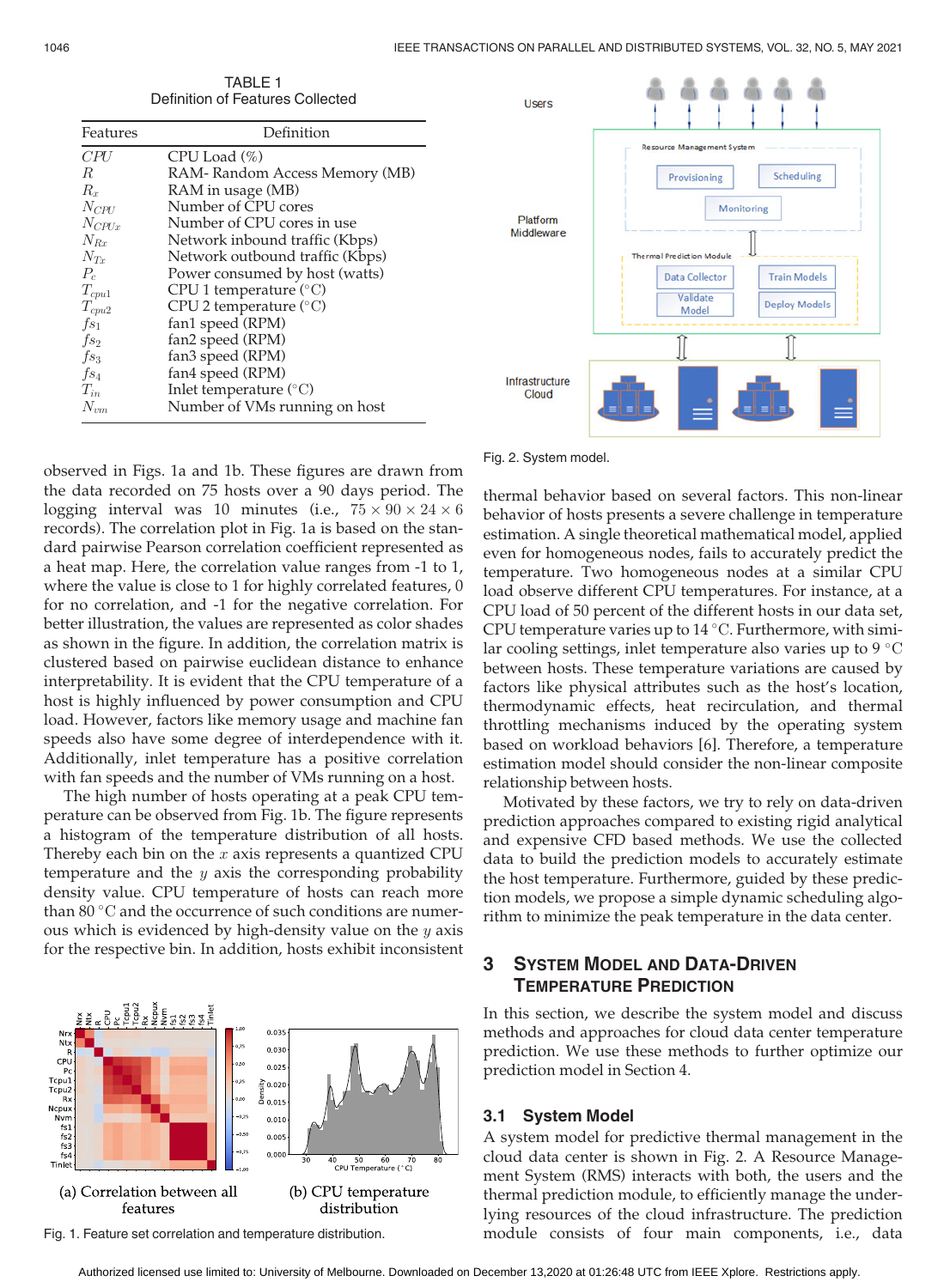TABLE 2 Description of the Feature Set Variations in the Dataset (Aggregated From All the Hosts)

|      | $CPU(\%)$ | $R_r$     | $N_{Rx}$ | $N_{Tx}$               |                  | $N_{vm}$ $N_{CPUx}$ $P_c$ |                                   | $f_{2}$ | $fs_1$ | $f_{3}$ | $f_{24}$ $T_{coul}$ $T_{coul}$ $T_{in}$ |             |  |
|------|-----------|-----------|----------|------------------------|------------------|---------------------------|-----------------------------------|---------|--------|---------|-----------------------------------------|-------------|--|
| Min  |           | 3974      |          |                        | $\left( \right)$ | $\hspace{0.6cm}0$         | 55.86                             | 5636    | 5686   | 5688    | 5645 29.14 25.46 13.33                  |             |  |
| Max  | 64.74     | 514614    |          | 583123.08 463888.76 21 |                  | 101                       | 380.53 13469 13524 13468 13454 82 |         |        |         |                                         | 75.96 18.05 |  |
| Mean | 18.09     | 307384.48 | 2849.00  | 1354.164               | - 9              | 54                        | 222.73                            | 9484    | 9501   | 9490    | 9480 59.50 50.78 25.75                  |             |  |

collector, training the suitable model, validating the performance of the model, and finally deploying it for runtime usage. RMS in a data center can use these deployed models to efficiently manage the resources and reduce the cost. The important elements of the framework are discussed in the following subsections.

## 3.2 Data Collection

An ML-based prediction model is as good as the data it has been used to train. In the data center domain, training data can include application and physical level features to train the model [6]. The application features include instruction count, number of CPU cycles, cache metrics (read, write and miss), etc. Accordingly, physical features include hostlevel resource usage (CPU, RAM, I/O, etc.) and several sensor readings (power, CPU temperature, fan speeds). Relying on both of these features is feasible in bare metal HPC data centers where administrators have exclusive access to the application and physical features. However, in the case of Infrastructure as Service (IaaS) clouds, resources are virtualized and provisioned as VMs or containers, thus, giving users exclusive isolated access to the application execution environment. The presence of a hypervisor or containerbased virtualization in IaaS clouds restricts access to application-specific features. Moreover, a diverse set of users in the cloud have a different type of workloads exhibiting different application behaviors which impede cloud RMS to rely on application-specific features. As a consequence, to predict host temperature, the RMS is required to monitor fine-grained resource usage and physical features of the host system that can be directly accessed. In this regard, we show that this data is adequate to predict the host temperature accurately.

The Melbourne Research Cloud  $(MRC)^1$  provides Virtual Machines (VM) to students and researchers. The representative data is collected from a subset of machines from MRC. This computing infrastructure provides computing facilities to students and researchers as a virtual machine (VM). We collect data from a subset of the total machines in this cloud. A brief summary of this data is presented in Table 3. It includes logs of 75 physical hosts having an average number of 650 VMs. The data is recorded for a period of 3 months and the log interval is set to 10 minutes. The total count of resources includes 9,600 CPU cores and 38,692 GB of memory. After data filtration and cleaning, the final dataset contains 984,712 tuples, each host approximately having around 13,000 tuples. Each tuple contains 16 features including resource and usage metrics, power, thermal, and fan speed sensors measurements. The details of these

features are given in Table 1. As each host is equipped with two distinct CPUs, two temperature measurements are reported per machine. In addition, each system has four separate fans installed to provide cooling. The reason to collect data for an extended period is to capture all the dynamics and variations of parameters to train the model effectively. This is only possible when host resources have experienced different usage levels over time. A model built over such data allows accurate prediction in dynamic workload conditions. An overview of variations of all parameters is depicted in Table 2 ( $N_{CPU}$  and R are not included as they represent constant resource capacity).

To collect this data, we run a collectd<sup>2</sup> daemon on every host in the data center, which is a standard open-source application that collects system and application performance counters periodically through system interfaces such as IPMI and sensors. These metrics are accessed through network API's and stored in a centralized server in the CSV format. We used several bash and python scripts to pre-process the data. Specifically, python pandas<sup>3</sup> package to clean and sanitize the data. All invalid measurements (e.g.,  $NaN$ ) were removed. For the broader use of this data to the research community and for the sake of reproducibility, we will publish the data and scripts used in this work.

#### 3.3 Prediction Algorithms

The choice of regression-based algorithms for our problem is natural since we aim to estimate the numerical output variable i.e., temperature. In the search for suitable prediction mechanisms, we have explored different ML algorithms including different regression techniques, such as Linear Regression (LR), Bayesian Regression (BR), Lasso Linear Regression (LLR), Stochastic Gradient Descent regression (SGD), an Artificial Neural Network (ANN) model called Multilayer Perceptron (MLP), and an ensemble learning technique called gradient boosting, specifically, eXtreme Gradient Boosting (XGBoost).

Since each host in our cluster has two CPUs that are jointly controlled by the same operating system (which may dynamically move workloads between them), we always regard the maximum of the respective two CPU temperature measurements as the systems' effective CPU temperature. We aim to build a model for each host to accurately capture its thermal behavior properties. For that reason, instead of solely predicting CPU temperature, we predict the host ambient temperature  $(T_{amb})$  which is a combination of inlet temperature and CPU temperature [22]. The reason to consider ambient temperature instead of CPU temperature is manifold. First, by combining the inlet and CPU

```
1. https://docs.cloud.unimelb.edu.au/
```
<sup>2.</sup> <https://collectd.org/>

<sup>3.</sup> <https://pandas.pydata.org/>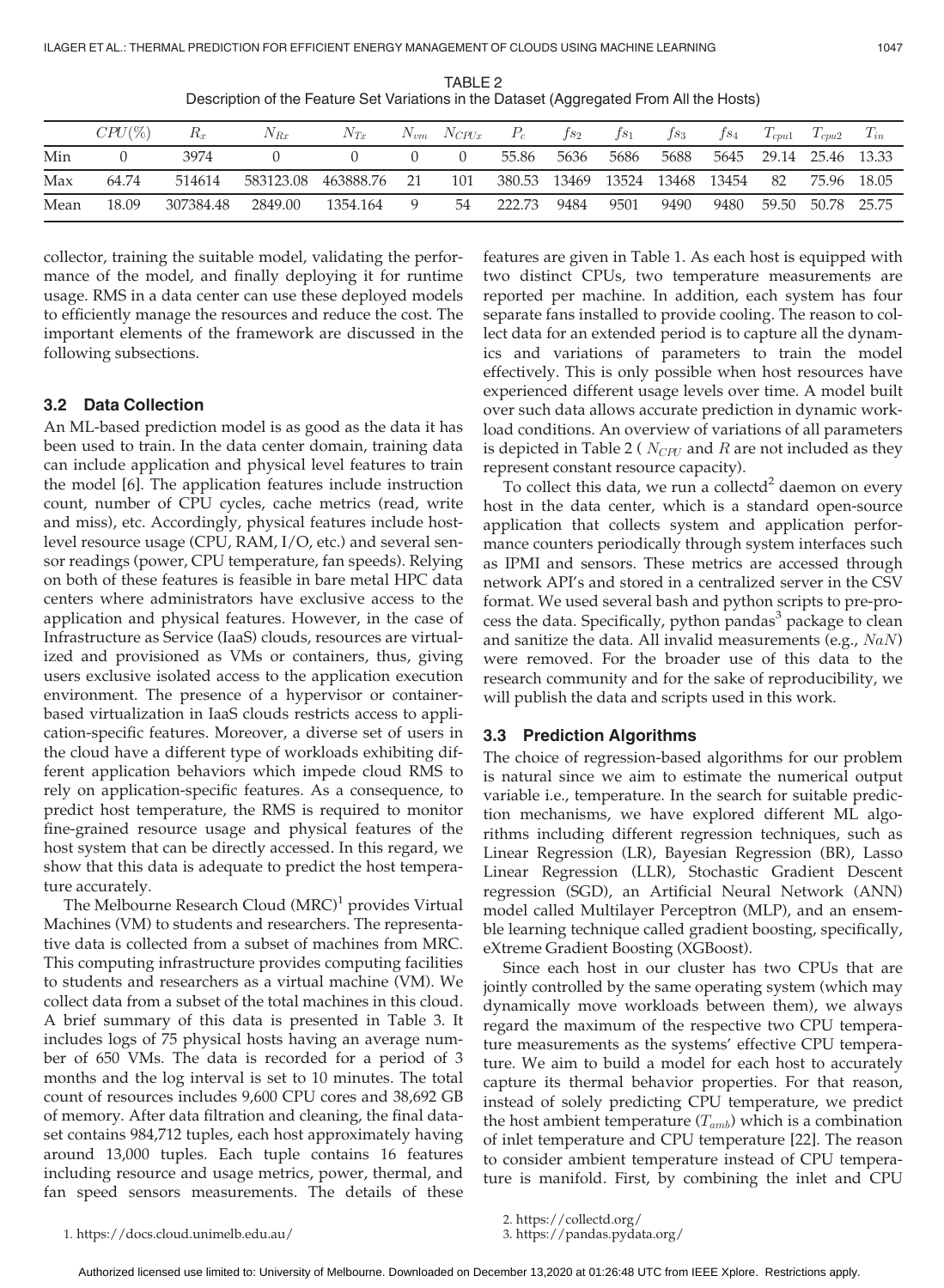TABLE 3 Private Cloud Data Collected for This Work

|    |     | #Hosts#VMs Total CPU<br>Cores | Total<br>Memory | Collection<br>Period | Collection<br>Interval |
|----|-----|-------------------------------|-----------------|----------------------|------------------------|
| 75 | 650 | 9600                          | 38692 GB        | 90 days              | 10 Minute              |

temperature, it is feasible to capture thermal variations that are induced by both the inlet and CPU temperature (cause of these variations are discussed in Section 2). Second, at a data center level, cooling settings knobs are adjusted based on host ambient temperature rather than individual CPU temperature [13]. In addition, resource management systems in the data center consider host-level ambient temperature as a threshold parameter whereas operating system level resource management techniques rely on CPU temperature.

Therefore, to build the prediction model for individual hosts, we parse the data set and partition it based on host IDs. For each individual host, the feature set consists of a variable number of tuples, with each tuple having these features (CPU, R, R<sub>x</sub>, N<sub>CPU</sub>, N<sub>CPUx</sub>, N<sub>Rx</sub>, N<sub>Tx</sub>, N<sub>vm</sub>, P<sub>c</sub>, fs<sub>1</sub> –  $fs_4$ ,  $T_{amb}$ ). Note that, we have excluded inlet and CPU temperatures from the list, as we have combined these as ambient temperature  $(T_{amb})$  which is our target prediction variable.

We used sci-kit learn package [23] to implement all the algorithms. For XGBoost, we used a standard python package $4$  available on Github. The parameters for each of the algorithms are set to their default settings in our implementation. For MLP, it follows a standard 3 layers architecture, with the number of neurons at a hidden layer set to 5 and a single output neuron, and 'ReLu' as the activation function.

To avoid the overfitting of the models, we adopt k-fold cross-validation where the value of k is set to 10. Furthermore, to evaluate the goodness of fit for different models, we use the Root Mean Square Error (RMSE) metric which is a standard evaluation metric in regression-based problems [24]. The RMSE is defined as follows:

RMSE = 
$$
\sqrt{\frac{1}{n} \sum_{i=1}^{n} (y_i - \hat{y}_i)^2}
$$
. (1)

In Equation (1),  $y_i$  is the observed value,  $\hat{y}_i$  is the predicted output variable, and  $n$  is the total number of predictions. The value of RMSE represents the standard deviation of the residuals or prediction errors. The prediction models attempt to minimize an expectation of loss, thus, lower RMSE values are preferred.

The performance of different algorithms is shown in Fig. 3. These results are an average of all the hosts' prediction model results. In Fig. 3, we can observe that XGBoost has a very low RMSE value, indicating that, the residuals or prediction errors are less and its predictions are more accurate. We observed that MLP has a high error value compared to other algorithms. In addition, different regression variants have performed almost similar to each other. As the gradient boosting method XGBoost results are promising, we focus more on this algorithm to explore it further,



Fig. 3. Average prediction error between different models.

optimize, and adapt it for further scheduling as explained in Section 6.

# 4 LEARNING WITH EXTREME GRADIENT BOOSTING

Boosting is an ensemble-based machine learning method that builds strong learners based on weak learners. Gradient boosting is an ensemble of weak learners, usually decision trees. XGBoost (eXtreme Gradient Boosting) is a scalable, fast and efficient gradient boosting variant for tree boosting proposed by Chen et al. [21]. It incorporates many advanced techniques to increase the performance, such as parallelism, cache optimization with better data structure, and out of core computation using block compression and block sharing techniques which is essential to prevent the memory overflow in training large data sets on constrained resource environments. Accordingly, the impact of boosting techniques including XGBoost is evidenced by its dominant adoption in many Kaggle competitions and also in large scale production systems [25], [26], [27].

The XGBoost algorithm is an ensemble of K Classification or Regression Trees (CART) [21]. This can be used for both classification and regression purpose. The model is trained by using an additive strategy. For a dataset with n instances and m features, the ensemble model uses k additive functions to estimate the output. Here,  $x$  being a set of input features,  $x = \{x_1, x_2, \dots x_m\}$  and y is the target prediction variable

$$
\hat{y}_i = \phi(x_i) = \sum_{k=1}^K f_k(x_i), \qquad f_k \in F.
$$
\n(2)

In the Equation (2),  $F$  is space of all the regression trees, i. e,  $F = \{f(x) = w_{q(x)}\}\$ , and  $(q : \mathbb{R}^m \to T, w \in \mathbb{R}^T)$ . Here, q is the structure of each tree which maps to corresponding leaf index. T represents total number of leaves in the tree. each  $f_k$  represents an independent tree with structure q and leaf weights w. To learn the set of functions used in the model, XGBoost minimizes the following regularized objective

$$
\zeta(\phi) = \sum_{i} l(\hat{y}_i, y_i) + \sum_{k} \Omega(f_k),
$$
  
where  $\Omega(f) = \gamma T = 1 \frac{2}{\lambda} ||w||^2$ . (3)

In Equation (3), the first term  $l$  is the differentiable convex loss function that calculates the difference between predicted value  $\hat{y}_i$ , observed value  $y_i$ .  $\Omega$  penalizes the complexity of the model to control overfitting. Thereby, T is the number of nodes in the tree and  $w$  is assigned values for each leaf node of the tree. This regularized objective

Authorized licensed use limited to: University of Melbourne. Downloaded on December 13,2020 at 01:26:48 UTC from IEEE Xplore. Restrictions apply.

<sup>4.</sup> <https://github.com/dmlc/xgboost>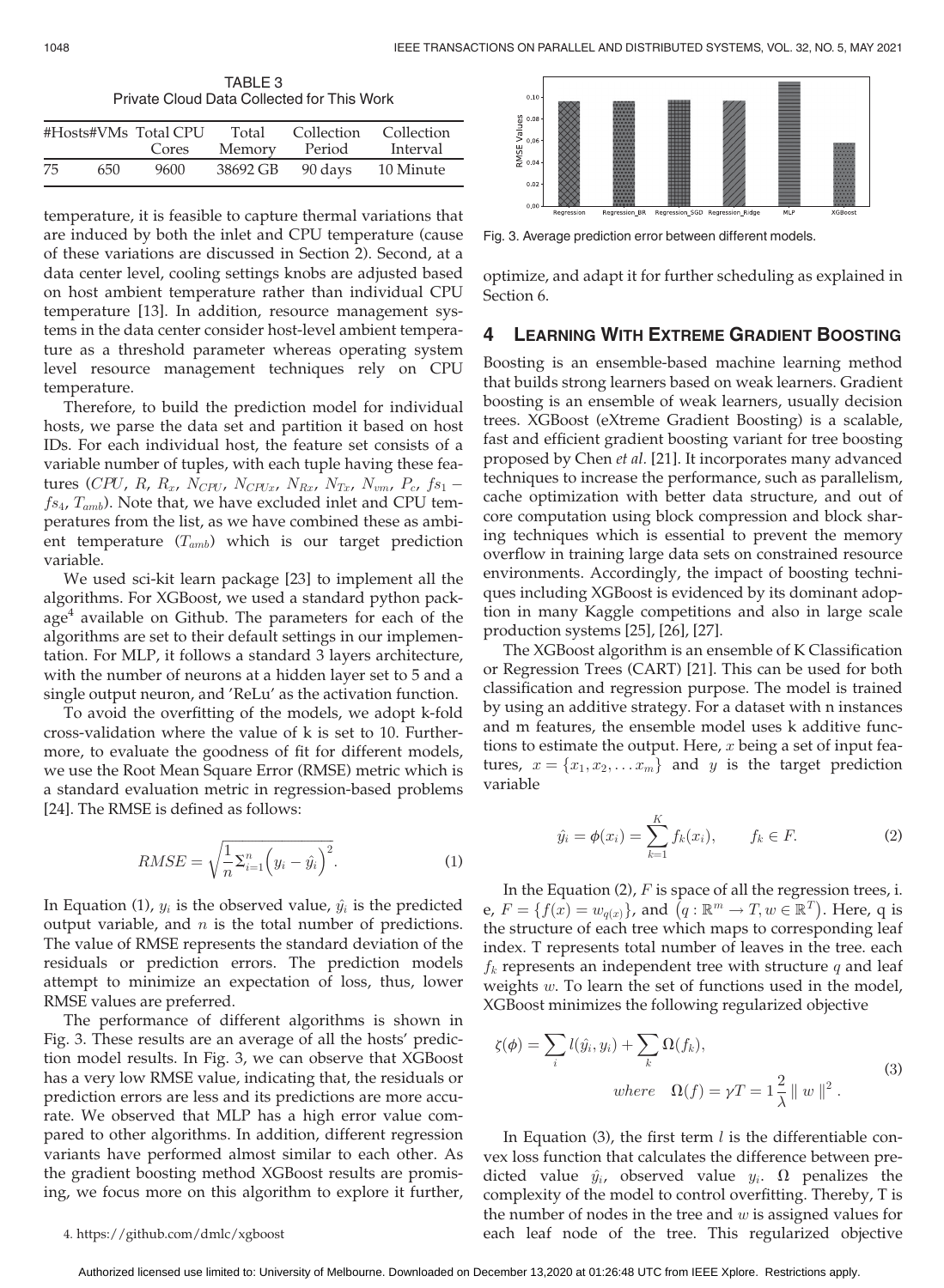

(a) Temperature estimation compared to actual values

Fig. 4. Comparison of prediction and theoretical model.

function attempts to select a model based on simple predictive functions.

We use the grid search technique to find the optimal parameters to further enhance the performance of the model. Here, the  $\gamma$  parameter is used to decide the minimum loss reduction required to make a further partition on a leaf node of the tree. Subsample ratio decides the amount of sampling selected from training data to grow the trees. Accordingly, the optimal values for  $\gamma$  are 0.5, the learning rate is 0.1, maximum depth of the tree is 4, minimum child weight is 4, and the subsample ratio is 1, and rest of the parameters are set to default. With these settings, the best RMSE value achieved is 0.05. It is important to note that the prediction based temperature estimation is feasible for any data center given the historical data collected from the individual data center.

## 5 EVALUATING THE PREDICTION MODEL WITH THEORETICAL MODEL

To evaluate the feasibility of our temperature prediction models, we compare the prediction results to extensively used theoretical analytical model [7], [8], [9]. Here, the temperature estimation is based on the RC model which is formulated from analytical methods. The temperature of a host  $(T)$  is calculated based on the following equation:

$$
T = PR + T_{in} + (T_{initial} - PR - T_{in}) \times e^{-\frac{t}{RC}}.
$$
 (4)

In Equation (4),  $P$  is the dynamic power of host,  $R$  and  $C$  are thermal resistance  $(k/w)$  and heat capacity  $(j/k)$  of the host respectively.  $T_{initial}$  is the initial temperature of the CPU. Since analytical models estimate CPU temperature, we also predict CPU temperature to compare the results instead of ambient temperature.

To compare the results, we randomly select 1,000 tuples from our whole dataset and analyze the result between prediction and theoretical models. For the theoretical model, the value of  $P$  and  $T_{in}$  are directly used from our test data set. The value of thermal resistance  $(R)$  and heat capacity (C) is set as 0.34  $K/w$  and 340  $J/K$  respectively and  $T_{initial}$ is set to 318 K [9].

The performance of the two models in temperature estimation can be observed in Fig. 4. For the sake of visibility, Fig. 4a includes 100 tuples of data. As the figure suggests, our proposed model based on XGBoost's estimation is very close to the actual values, whereas the theoretical model has a large variation from the actual values. Fig. 4b, represents a rank order of the absolute errors (from actual temperature) of two models in  $°C$ . The theoretical model deviates as far



(b) Rank order of prediction errors

as  $25^{\circ}$ C from the actual values. In this test, the average error of the theoretical model is  $9.33 \text{ }^{\circ}$ C and our prediction model is 2.38  $\degree$ C. These results reflect the feasibility of using prediction models over theoretical models for temperature estimation. It is important to note that, the prediction models need to be trained for different data centers separately with well-calibrated data that have enough data points to cover all temperature and load conditions in order to predict temperature accurately. Nevertheless, in the absence of such a facility, it is still feasible to use theoretical analytical models that rely on a minimum number of simple parameters.

# 6 DYNAMIC SCHEDULING GUIDED BY PREDICTION MODELS

Applications of temperature predictions are numerous. It can be used to change the cooling settings such as supply air temperature to save the cooling cost [22]. It is also useful in identifying the thermal anomalies which increase the risk of failures and injects performance bottlenecks. Moreover, one foremost usage would be in a data center resource management system's tasks such as resource provisioning and scheduling.

With the given historical host's data, predictive models are trained and deployed for runtime inference. A scheduling algorithm invokes a deployed prediction model to accurately predict the host temperature. The input to the prediction model is a set of host features. In our model, the features can be easily collected from the host's onboard sensors. These features are accessed from the host's system interface through HTTP APIs. The complexity to retrieve this input feature set information is  $O(1)$ . The latency of this operation depends on the data center's local network capabilities. Moreover, the models need to be retrained only when changes are introduced to the data center environment, like, the addition of new hosts or change in the physical location of hosts. Considering the fact that such changes are not so frequent in a data center, the cost of building and using such predictive models in resource management tasks like scheduling is highly feasible.

In this regard, we propose dynamic scheduling of VMs in a cloud data center based on the temperature prediction model we have proposed. Here, we intend to reduce the peak temperature of the system while consolidating VMs on fewest hosts as possible for each scheduling interval which is a preferred way to reduce the energy in a cloud data center [28]. In this problem,  $n$  physical hosts in data center hosting  $m$  VMs at timestep  $t$ , the objective is to reduce the number of active hosts in a data center at  $t + 1$ by consolidating the VMs based on workload level. This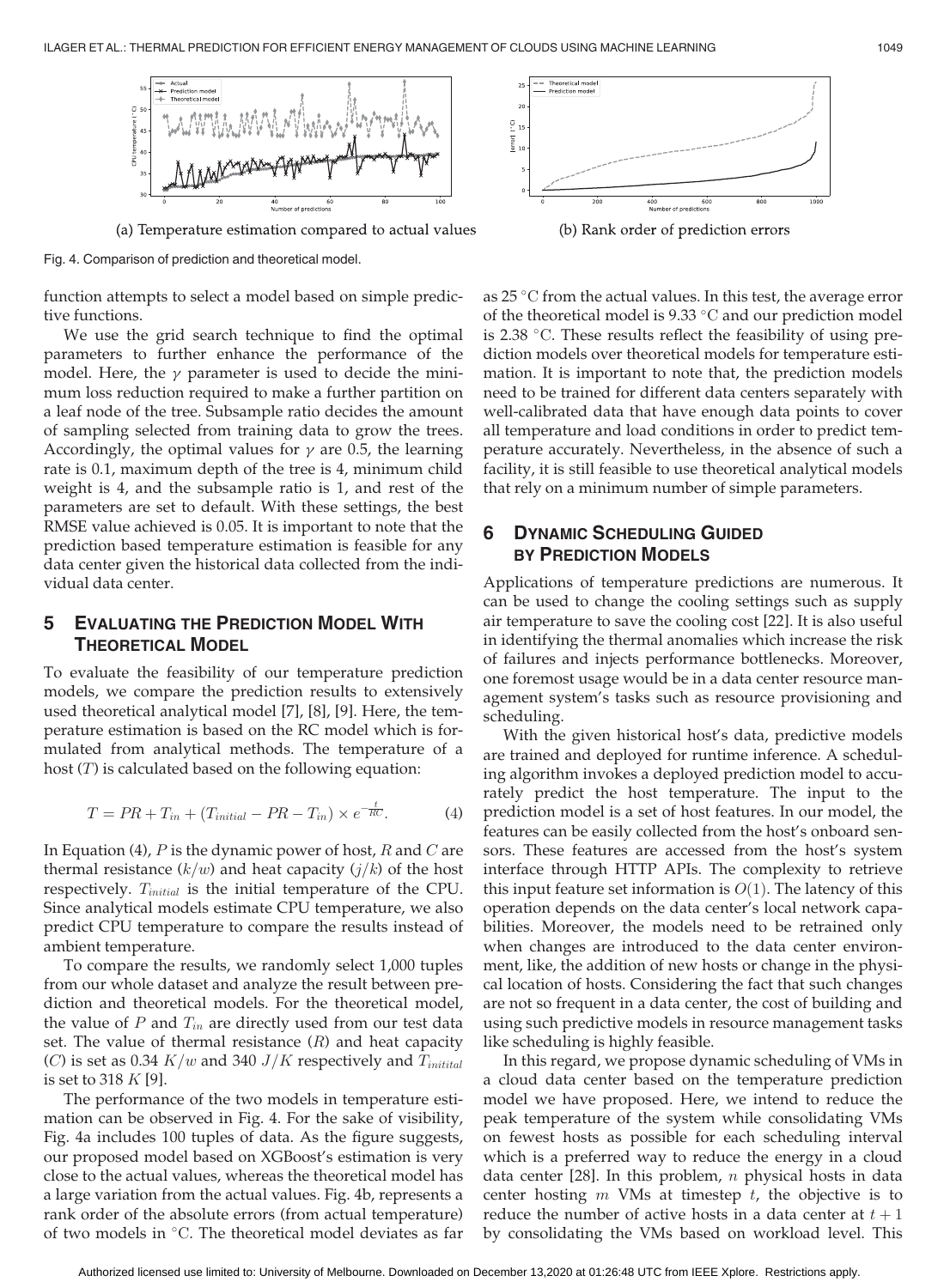consolidation process inside the data center is critical and carried out regularly to reduce overall data center energy [29], [30]. This procedure mainly includes three steps. First, identifying under loaded hosts from which we can potentially migrate VMs and shut down the machine. Also finding overloaded hosts and migrate VMs from them to reduce the risk of Service Level Agreements (SLA) violation, here, SLA is providing requested resources to VMs without degrading their performance. Second, selecting VMs for migration from the over-and underloaded hosts identified in previous step, and finally, identifying new target hosts to schedule the selected VMs. The scheduling for consolidation process allows hosts to experience high load and potentially reach the threshold temperature which is useful in evaluating our prediction models effectively. Therefore, The objective of our problem is defined as follows:

 $\frac{m}{m}$   $\frac{n}{m}$ 

minimize 
$$
T^{peak} = \sum_{t=0}^{T} \sum_{j=1}^{m} \sum_{i=1}^{n} \delta_{ji}^{t} T_{i}^{t}
$$
  
subject to 
$$
u(h_{i}) \leq U_{max},
$$

$$
T_{i}^{t} < T_{red}
$$

$$
\sum_{j=0}^{m} VM_{ji}(R_{cpu}, R_{mem}) \leq h_{i}(R_{cpu}, R_{mem)
$$

$$
\delta_{ji}^{t} = \{0, 1\}
$$

$$
\sum_{i=1}^{n} \delta_{ji}^{t} = 1.
$$

$$
(5)
$$

The objective function in Equation (5) minimizes the peak temperature of the hosts while scheduling VMs dynamically in all the time steps  $t = \{0, \ldots T\}$ . Here, list of VMs that are to be scheduled are represented with the index *j* where  $j = \{1, \ldots \mid m\}$ , and list of candidate hosts as *i*, where  $i = \{1, \ldots, n\}$ . The  $T_i^t$  indicates temperature of host *i* at time *t*. The constraints ensure that potential thermal host  $i$  at time  $t$ . The constraints ensure that potential thermal and CPU thresholds are not violated due to increased workload allocation. They also assure the capacity constraints, i. e, a host is considered as suitable only if enough resources are available for VM ( $R_{cpu}, R_{mem}$ ). Here,  $\delta_{ji}^t$  is a binary with the value 1 if the  $VM<sub>i</sub>$  is allocated to  $host<sub>i</sub>$  at time interval t, otherwise, 0. The summation of  $\delta_{ji}^t$  is equal to 1, indicating that  $VM<sub>j</sub>$  is allocated to at most 1 host at time t. The objective function in Equation (5) is executed at each scheduling interval to decide the target host for the VMs to be migrated. Finding an optimal solution for the above equation is an NP-hard problem and it is infeasible for on-line dynamic scheduling. Accordingly, to achieve the stated objective and provide a near-optimal approximate solution within a reasonable amount of time, we propose a simple Thermal-Aware heuristic Scheduling (TAS) algorithm that minimizes the peak temperature of data center hosts.

To dynamically consolidate the workloads (VMs) based on current usage level, our proposed greedy heuristic scheduling Algorithm 1 is executed for every scheduling interval. The input to the algorithm is a list of VMs that are needed to schedule. These are identified based on overload and underload condition. To identify overloaded hosts, we use CPU ( $U_{max}$ ) and temperature threshold ( $T_{red}$ ) together.

In addition, if all the VMs from a host can be migrated to current active hosts, the host is considered as an underloaded host. The VMs that are to be migrated from overloaded hosts are selected based on their minimum migration time, which is the ratio between their memory usage and available bandwidth [28]. The output is scheduling maps representing target hosts for those VMs. For each VM to be migrated (line 2), Algorithm 1 tries to allocate a new target host from the active list. In this process, algorithm initializes necessary objects (lines 3-5) and the prediction model is invoked to predict the accurate temperature of a host (line 7). The VM is allocated to a host that has the lowest temperature among active hosts (lines 8-11). This ensures the reduction of peak temperature in the data center and also avoids potential hotspots resulting in lower cooling cost. Moreover, this algorithm also assures the constraints listed in Equation (5) are met (line 10), so that added workload will not create a potential hotspot by violating threshold temperature  $(T_{red})$ . In addition, resource requirements of VM (  $VM(R_x)$ ) are satisfied, and the CPU utilization threshold is within the limit  $(U_{max})$ . If no suitable host is found in the process, a new idle or inactive host is allocated (line 16) from the available resource pool.

Algorithm 1. Thermal Aware Dynamic Scheduling to Minimize Peak Temperature

|     | Input: VMList-List of VMs to be scheduled                                                                                                                  |
|-----|------------------------------------------------------------------------------------------------------------------------------------------------------------|
|     | <b>Output:</b> Scheduling Maps                                                                                                                             |
|     | 1: for $t \leftarrow 0$ to T do                                                                                                                            |
| 2:  | for all $vm$ in <i>VMList</i> do                                                                                                                           |
| 3:  | allocatedHost $\leftarrow \emptyset$                                                                                                                       |
| 4:  | $hostList \leftarrow$ Get list of active hosts                                                                                                             |
| 5:  | $minTemperature \leftarrow maxValue$                                                                                                                       |
| 6:  | for all <i>host</i> in <i>hostList</i> do                                                                                                                  |
| 7:  | $\hat{T}_i \leftarrow$ Predict temperature by invoking prediction                                                                                          |
|     | model                                                                                                                                                      |
| 8:  | if $(\hat{T}_i < minTemperature)$ then                                                                                                                     |
| 9:  | $minTemperature \leftarrow \hat{T}_i$                                                                                                                      |
| 10: | if $(T_i \, < \, T_{red} \text{ and } u(h_i) \leq U_{max} \text{ and } v m(R_x) \, < \, T_{red} \text{ and } u(h_i) \leq U_{max} \text{ and } v m(R_x) \,$ |
|     | $host(R_x)$ ) then                                                                                                                                         |
| 11: | $allocatedHost \leftarrow host$                                                                                                                            |
| 12: | end if                                                                                                                                                     |
| 13: | end if                                                                                                                                                     |
| 14: | end for                                                                                                                                                    |
| 15: | <b>if</b> allocatedHost $==$ 0 then                                                                                                                        |
| 16: | allocated Host $\leftarrow$ Get a new host from inactive hosts                                                                                             |
|     | list                                                                                                                                                       |
| 17: | end if                                                                                                                                                     |
| 18: | end for                                                                                                                                                    |
|     | $19:$ end for                                                                                                                                              |

The Algorithm 1 has a worst-case complexity of  $\mathcal{O}(VN)$ , which is a polynomial-time complexity. Here,  $|V|$  is the number of VMs to be migrated, and  $|N|$  is a number of hosts in a data center.

## 7 PERFORMANCE EVALUATION

In this section, we evaluate the performance of the proposed algorithm coupled with our prediction model and compare and analyze the results with baseline algorithms.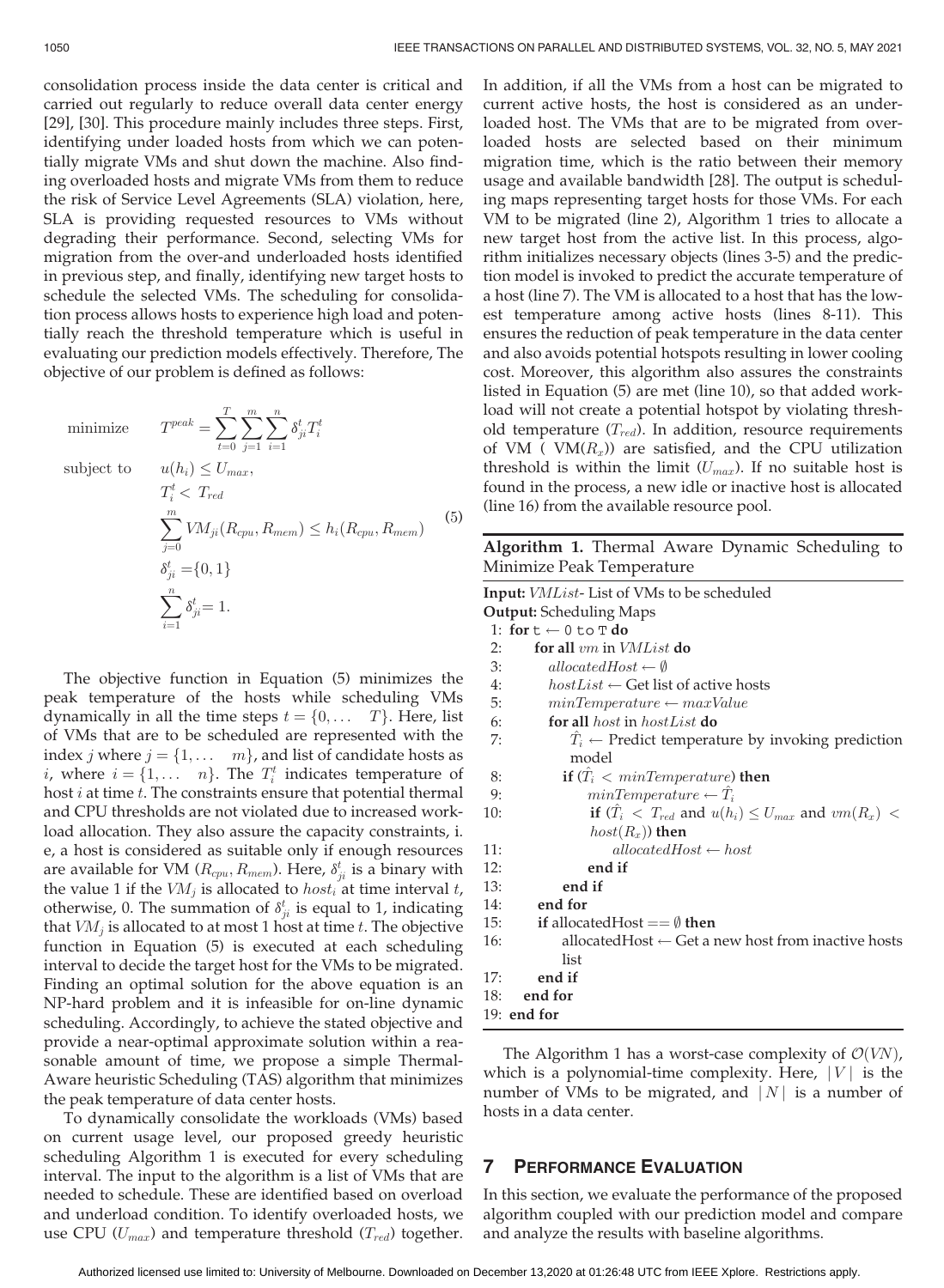TABLE 4 VM Configurations

| Name                    | Core | RAM     |
|-------------------------|------|---------|
| VM1 (uom.general.1c4g)  |      | 4 GB    |
| VM2 (uom.general.2c8g)  |      | 8 GB    |
| VM3 (uom.general.4c16g) |      | $16$ GB |
| VM4 (uom.general.8c32g) | 8    | $32$ GB |

# 7.1 Experimental Setup

We evaluated the proposed thermal aware dynamic scheduling algorithm through CloudSim toolkit [31]. We extended CloudSim to incorporate the thermal elements and implement Algorithm 1. We used a real-world dataset from Bitbrain [32], which has traces of resource consumption metrics of business-critical workload hosted on Bitbrain's infrastructure. This data includes logs of over 1,000 VMs workloads hosted on two types of machines. We have chosen this data set as it represents real-world cloud Infrastructure usage patterns and the metrics in this data set are similar to the features we have collected in our data set (Table 1). This is useful to construct precise input vectors for prediction models.

The total experiment period is set to 24 hours and the scheduling interval to 10 minutes, which is similar to our data collection interval. Note that, in the algorithm, prediction models are invoked in many places. The prediction is required to identify the host with the lowest temperature, to determine a host overloaded condition, and also to ensure thermal constraints by predicting their future time step temperature.

To depict the experiments in a real-world setting, we model host configurations similar to the hosts in our data center, i.e., DELL C6320 machines. This machine has an Intel Xeon E5-2600 processor with dual CPUs (32 cores each) and 512 GB RAM. The VMs are configured based on the VM flavours in our research cloud.<sup>5</sup> We choose four VM types from general flavors, configuration of these VMs are presented in Table 4. The number of hosts in the data center configuration is 75, similar to the number of hosts in our private cloud collected data, and the number of VMs is set to 750, which is the maximum number possible on these hosts based on their maximum resource requirements. The workload is generated to these VMs according to Bitbrain's dataset.

The CPU threshold  $(U_{max})$  is set to 0.9. According to the American Society of Heating, Refrigerating and Air-Conditioning Engineers (ASHRAE) [4] guidelines, the safe operable temperature threshold for data center hosts is inbetween 95 to 105  $\degree$ C. This threshold is a combined value of CPU temperature and inlet temperature together. Accordingly we set temperature threshold  $(T_{red})$  to 105 °C.

The new target machines for VMs to be scheduled are found based on Algorithm 1. This requires predicting the temperature of hosts in the data center. If the  $host_i$  temperature is predicted  $(\hat{T}_i)$  at the beginning of timestep  $t + 1$  then the input to prediction model is a single vector consisting of a set of features (CPU,  $P_c$ ,  $fs_1 - fs_4$ ,  $N_{CPU}$ ,  $N_{CPU}$ ,  $R$ ,  $R_x$ ,



Fig. 5. Average temperature in each scheduling interval (total experiment time of 24 hours, with scheduling interval of 10 minute).

 $N_{Rx}$ ,  $N_{Tx}$ ,  $N_{vm}$ ) representing its resource and usage metrics along with the power and fan speed measurements. The resource usage metrics are easily gathered from host utilization levels based on its currently hosted VMs' workload level. To estimate the power  $\hat{P}_i$ , we use SPEC power benchmark [33], which provides accurate power consumption (in watts) for our modeled host (DELL C6320) based on CPU utilization. We estimate fan speeds from simple regression using remaining features to simplify the problem.

We export the trained models as serialized python objects and expose them to our scheduling algorithm by hosting on HTTP Flask application.<sup>6</sup> The CloudSim scheduling entities invoke the prediction model through REST APIs by giving feature vector and host ID as input, the HTTP application returns predicted temperature for the associated host.

# 7.2 Analysis of Results

We compare the results with two baseline algorithms as shown below.

- Round Robin (RR) This algorithm tries to distribute the workload equally among all hosts by placing VMs on hosts in a circular fashion. The similar constraints are applied as in Algorithm 1. We show that the notion of equal distribution of workloads fails to minimize the peak temperature and thermal variations in a data center.
- GRANITE- This is a thermal-aware VM scheduling algorithm proposed in [34] that minimizes computing and cooling energy holistically. We choose this particular algorithm, because, similar to us, it also addresses the thermal-aware dynamic VM scheduling problem.

We use our prediction models to estimate the temperature in both RR and GRANITE algorithms. For GRANITE, the required parameters are set similar to their algorithm in [34] including overload and underload detection methods. The comparison of the average temperature from all hosts in each scheduling interval by all three algorithms is shown in Fig. 5. Our Thermal-Aware Scheduling (TAS) has the lowest average temperature compared to RR and GRANITE. The

<sup>5.</sup> <https://docs.cloud.unimelb.edu.au/guides/allocations/> 6. <http://flask.pocoo.org>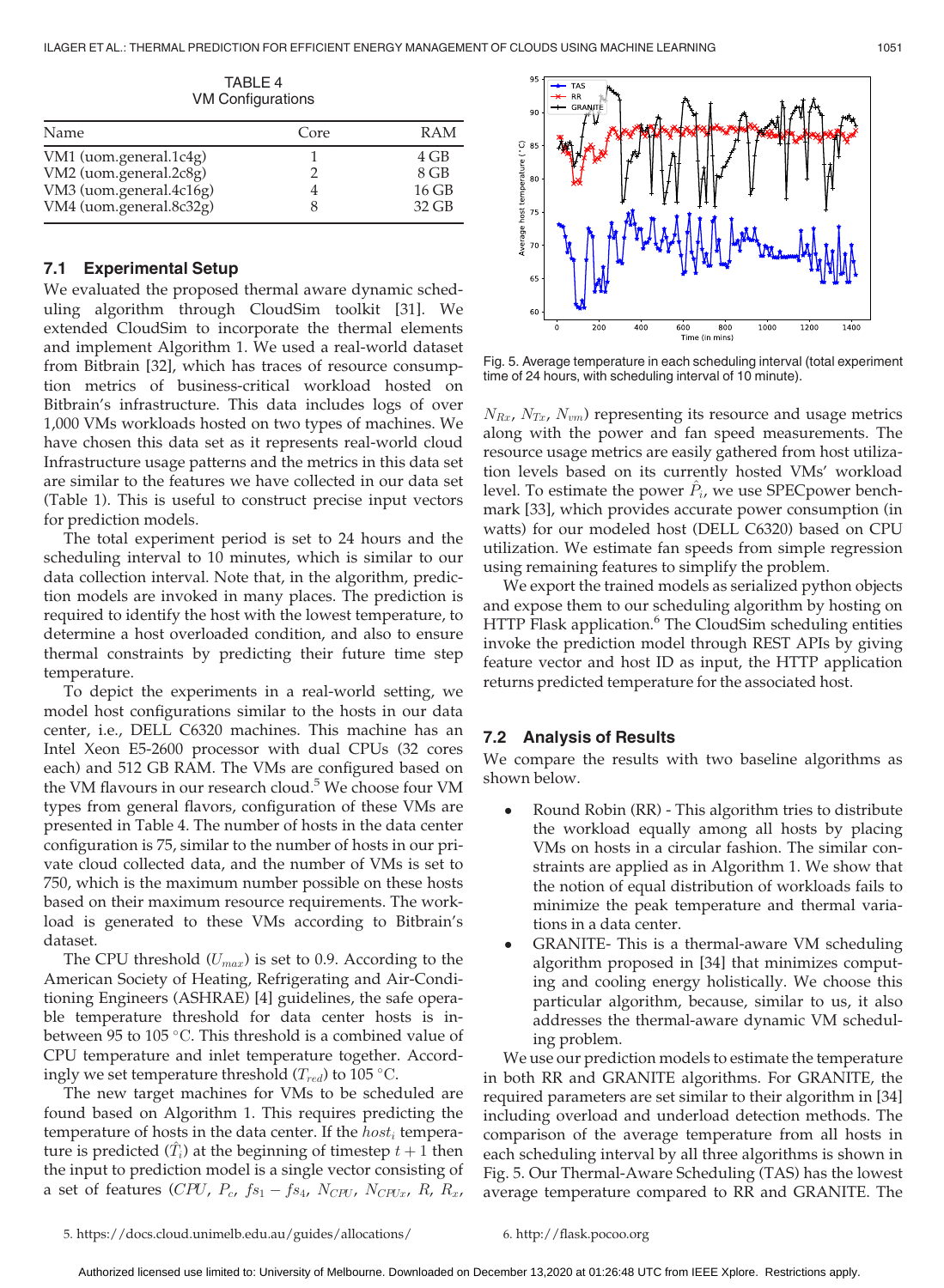

Fig. 6. Temperature distribution analysis due to scheduling (aggregated from all hosts in experimented period).

RR algorithms' equal workload distribution policy results in less variation in average temperature. However, this will not help to reduce the peak temperature in the data center irrespective of its intuitive equal distribution behavior as it doesn't consider the thermal behavior of individual hosts and its decisions are completely thermal agnostic. The GRANITE policy has a high average temperature and large variations between scheduling intervals due to its inherent dynamic threshold policies. To further analyze the distribution of temperature due to two scheduling approaches, we draw a histogram with Kernel Density Estimation (KDE) by collecting temperature data from all the hosts in each scheduling interval as shown in Fig. 6. Most of the hosts in the data center operate around 70 to 80 °C in TAS (Fig. 6a), well below the threshold due to its expected peak temperature minimizing objective. However, the RR approach results in more thermal variations with sustained high temperatures (Fig. 6b). The GRANITE also has significant distributions around the peak temperature (Fig. 6c). This temperature distribution is effectively summarized using the Cumulative Distribution Function (CDF) between three approaches (Fig. 7). As we can see in Fig. 7, TAS reaches the probability density value of 1 well below 100  $\degree$ C, indicating most of the hosts operate in reduced temperature value. RR and GRAN-ITE has a peak temperature of more than  $100\text{ °C}$  with high cumulative probability. In addition, as depicted in Fig. 7, the average and standard deviation of temperature in TAS



Fig. 7. CDF between TAS, RR, and GRANITE.

 $(\mu = 75.65, \sigma = 6.82)$  is lesser compared to the other two approaches ( $\mu = 80.69$ ,  $\sigma = 10.49$  for RR and  $\mu = 77.36$ ,  $\sigma =$ 9:34 for Granite), this is also evidenced by Fig. 5.

Further results of the experiments are depicted in Table 5. The total energy consumption by TAS, RR, and GRANITE is 172.20, 391.57, and 263.20 kWh, respectively (the total energy is a combination of cooling and computing energy calculated as in [10]). Therefore, RR and GRANITE have 56 and 34.5 percent more energy consumption than TAS, respectively. This is because RR and GRANITE distribute workload into more hosts resulting in a high number of active hosts. In this experimented period, RR and GRANITE had 18 and 11 average number of active hosts while the TAS algorithm resulted in 4 active hosts. Furthermore, although RR distributes workload among many hosts, its thermal agnostic nature had a peak temperature of  $101.44 \degree C$ , GRANITE had peak temperature of  $101.80\text{ °C}$  and TAS had attained a maximum of  $95.5\textdegree C$  during the experimentation period which is  $6.5 \text{ °C}$  lower than the latter approaches. This demonstrates that the accurate prediction of host temperature with an effective scheduling strategy can reduce the peak temperature and also save a significant amount of energy in the data center.

#### 7.3 Evaluating Performance Overhead

It is important to estimate the overhead of dynamic scheduling caused due to migration and workload consolidation. In the context of scheduling in the cloud, the expected performance is usually defined using Service Level Agreements (SLAs). In our approach, the scheduling is at a higher VM level, hence, we represent the SLA metrics using the VM level features. In this regard, we consider the following metrics [28], [34]:

Number of VM Migrations. Virtual machines may experience degraded performance during migration. Hence, the

TABLE 5 Scheduling Results Compared With RR and GRANITE Algorithm

|                | Algorithm Peak Temperature<br>$(^\circ C)$ | <b>Total Energy</b><br>(kwh) | <b>Active Hosts</b> |
|----------------|--------------------------------------------|------------------------------|---------------------|
| <b>TAS</b>     | 95                                         | 172.20                       |                     |
| <b>RR</b>      | 101.44                                     | 391.57                       | 18                  |
| <b>GRANITE</b> | 101.81                                     | 263.20                       | 11                  |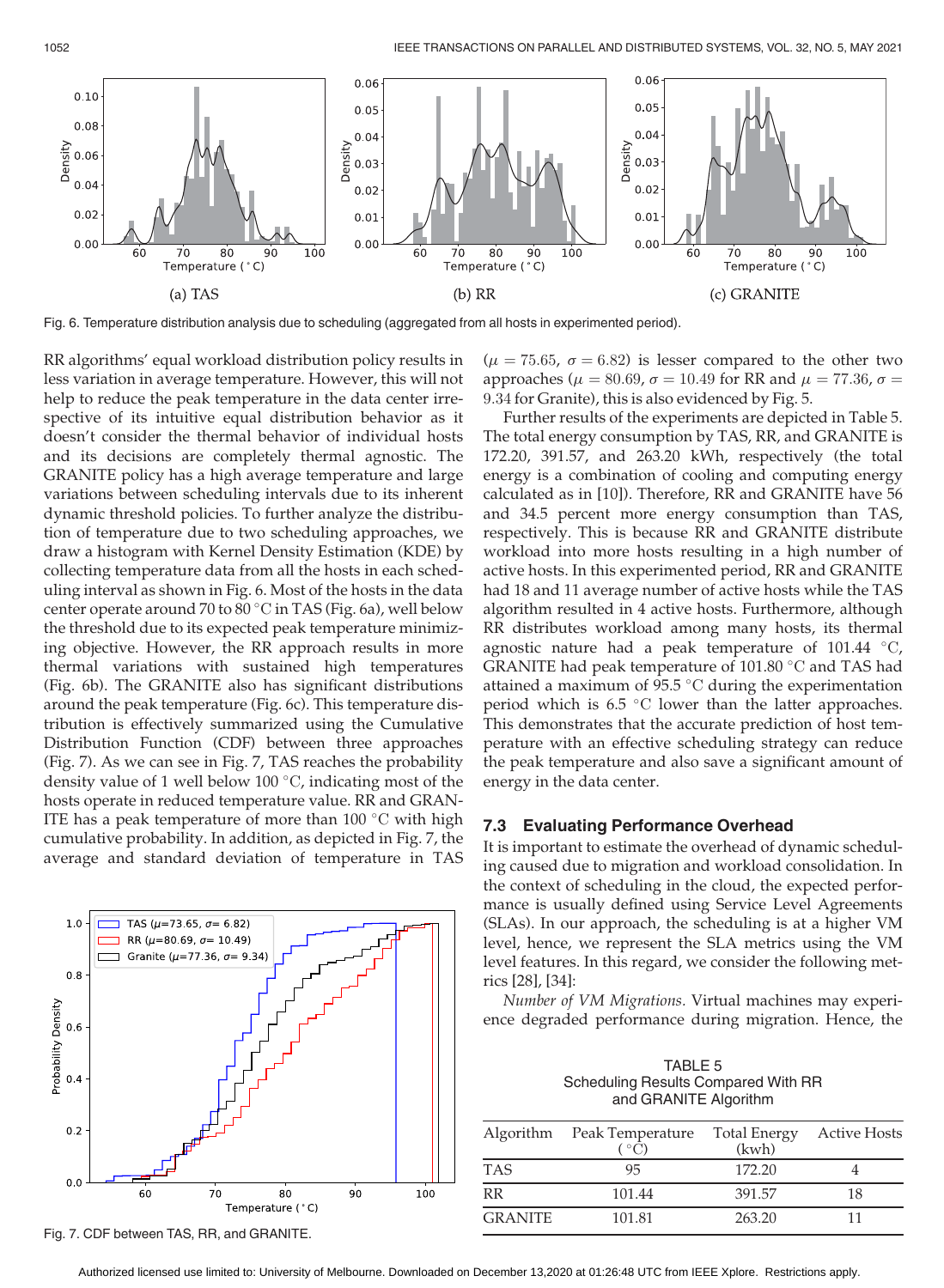number of migrations should be minimized to reduce the overhead and avoid SLA violations.

 $SLA$ <sub>violation</sub>. Due to oversubscription and consolidation, hosts may reach full utilization level (100 percent), in such cases, the VMs on such host experiences degraded performance. This is expressed using SLA violation Time per Active Host  $(SLA_{TAH})$  metric as shown in Fig. 9c. Furthermore, the consolidation of VMs comes with performance overhead caused due to live VM migration [35], this Performance Degradation due to Migration (PDM) is defined as in Equation (7)

$$
SLA_{TAH} = \frac{1}{N} \sum_{i=1}^{N} \frac{T_{max}}{T_{active}}
$$
 (6)

$$
PDM = \frac{1}{M} \sum_{j=1}^{M} \frac{C_{Aj} - C_{Rj}}{C_{Rj}}
$$
(7)

$$
SLA_{violation} = SLA_{TAH} \times PDM.
$$
 (8)

Here, N is total number of hosts,  $T_{max}$  is amount of time  $Host<sub>i</sub>$  has experienced 100 percent of utilization and  $T_{active}$ is total active time of  $Host_i$ . M is the total number of VMs. The  $C_{Aj}$  is the total amount of CPU capacity allocated and  $C_{Rj}$  is the total amount of CPU capacity requested by  $VM_j$ while in migration during its lifetime, this captures the under allocation of VMs during live migration. The overall SLA violation of cloud infrastructure  $(SLA_{violation})$  can be defined by combining both  $SLA_{TAH}$  and PDM metrics as shown in Equation (8).

The results of overhead metrics for different algorithms are shown in Fig. 9. As shown in Fig. 9a, the number of migrations is 10,417 and 18,117 for GRANITE and TAS, respectively. The RR has zero migrations. It is expected as RR distributes workload equally among the required number of hosts from the initial step and is not concerned about dynamic optimizations in runtime. For the PDM metric (Fig. 9b), GRANITE and TAS have 0.0037 and 0.0064 percent, respectively. This is because to TAS has a higher number of migrations compared to GRANITE. As TAS continuously tries to minimize the peak temperature among active hosts based on workload level, it performs aggressive consolidation in each scheduling interval. However, the proactive approach of TAS trying to reduce the host peak of temperature also results in reduced CPU overload of hosts. This is evidenced as the TAS has a lower value of  $SLA_{TAH}$  metric (0.34 percent) compared to the GRANITE (0.53 percent). Furthermore, for the overall  $SLA_{violation}$  metric (Fig. 9d), TAS has increased value  $(0.22 \times 10^{-6})$  compared to GRANITE (  $0.20 \times 10^{-6}$ ). This little increased value is due to the higher PDM value of TAS. However, TAS significantly outperforms both GRANITE and RR in reducing peak temperature and energy efficiency with this negligible overhead.

#### 7.4 Dealing With False Predictions

In our scheduling experiments, we observed that a few of the temperature predictions have resulted in some large number which is beyond the boundaries of the expected

value. A further close study into such cases has revealed that this happens with particularly three hosts which were almost idle in the data collection period of 3 months having a CPU load less than 1 percent, which means the models trained for these hosts have limited variations in their feature set. As the trained models did not have any instance close to the instance of prediction, prediction results in an extreme variant value. Such a false prediction in runtime results in an incorrect scheduling decision that affects the normal behavior of the system. In this regard, the scheduling process should consider such adverse edge cases. To tackle this problem, we set minimum and maximum bound for expected prediction value based on our observations in the dataset. For any prediction beyond these boundaries, we pass the input vector to all remaining hosts' models and take an average of predicted value as a final prediction value. In this way, we try to avoid the bias influenced by a particular host and also get a reasonably good prediction result. In the case of a huge number of hosts, subsets of hosts can be used for this.

This also suggests that, to effectively use the prediction models, the training data should have a distribution of values of all hosts covering all possible ranges of values. Deploying such models in a real-world data center requires good coverage of data to handle all possible operating points of the data center so that when ML models are trained they will not be overfitted for a skewed range of data and thus perform poorly.

#### 7.5 Assumptions and Applicability

The scheduling algorithm and prediction models proposed in this paper have the following assumptions and applicabilities. The scheduling algorithm is applicable for workloads that run in VMs for a long period without any interruptions (such as web and enterprise applications). Our policy tries to monitor the utilisation level of such workloads and consolidate them at regular intervals for energy efficiency while minimising the data center's peak temperature. The workload independent performance metrics in Section 7.3 indirectly captures the overhead of the scheduling algorithm. For other types of workloads such as tasks with predefined completion time, this algorithm is not directly applicable. In addition, the models trained from the particular data center should only be used in that data center. This is required to capture the unique characteristics and configuration of a data center that influences temperature variations in it. They include data center physical racklayout, air circulation pattern, and server heat dissipation rate that directly affects the sensor readings and thus ambient temperature of server [7], [34], [36]. Hence, it is essential to train prediction models with data collected from a individual data center to capture its characteristics. However, our proposed techniques are still applicable in building such models. Therefore, the scheduling algorithm and prediction models are only suitable for a specific workloads, in a particular data center.

## 8 FEATURE SET ANALYSIS

We carried out a feature analysis to identify the importance of each feature towards the model performance.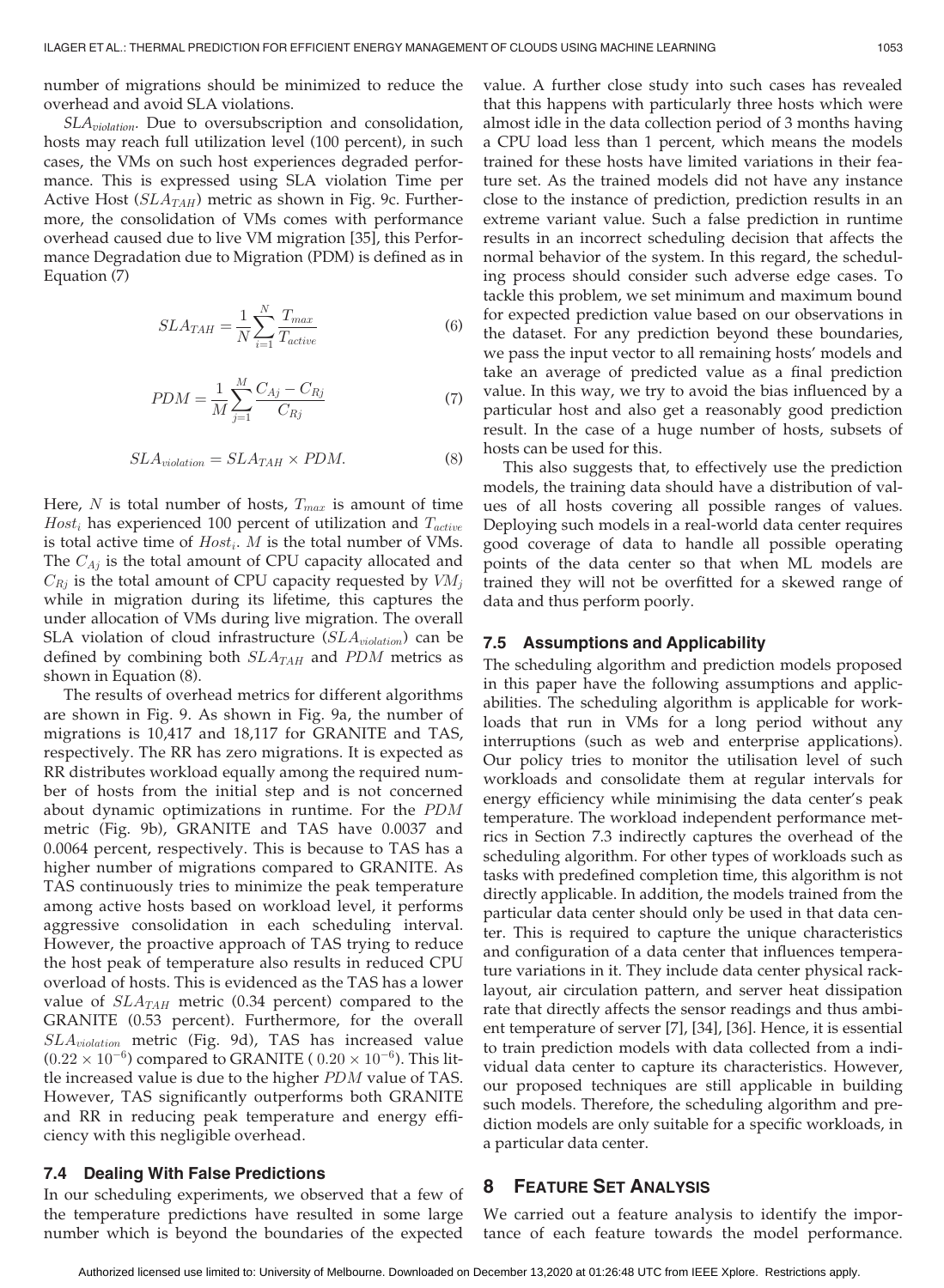.<br>Number of features

(b) Feature threshold analysis

 $5.0$ 

 $4.5$ 

 $3.5$ 

3.0

IMSE  $\overline{A}$  0



(a) Feature importance (weight)- number of times a particular feature occurs in the trees





This analysis can also be used in the feature selection process to remove the redundant features, reduce the computational cost, and increase the performance. Fig. 8a shows the importance of each feature in the constructed XGBoost model. Here, the weight metric associated with each feature corresponds to its respective number of occurrences in the constructed tree which indirectly notifies its importance. Based on the results, host power  $(P_c)$ , fanspeed1 ( $fs<sub>1</sub>$ ) and number of VMs ( $N<sub>v</sub>m$ ) are the most important features towards accurate prediction. It is important to note that, though we have 4 fan speeds, the model intuitively selects one fan speed with more weight, this is since all four fans operate almost at the same rpm, which is observed in our data set. The least important feature is network metrics  $(N_{rx}, N_{tx})$  along with the remaining three fan speed readings. The crucial observation is that the model gives high importance to power instead of CPU load, indicating, the high correlation between temperature and power. The number of cores (NC) is not included in the tree as it has constant value across hosts introducing no variation in the data.

The performance of temperature prediction with different thresholds can be observed in Fig. 8b. We start with the most important feature and recursively add more features according to their importance to the model. The  $y$  axis indicates RMSE value and the  $x$  axis shows a number of features. The first three features  $(P_c, fs_1, N_{vm})$  significantly contribute to prediction accuracy and the accuracy gain is little as we add more features to the model. Therefore,

based on the required accuracy or RMSE value, we can select top  $n$  features to effectively train the model with less complexity.

 $\overline{10}$ 

## 9 RELATED WORK

Thermal management using theoretical analytical models has been studied by many researchers in the recent past [7], [8], [22], [37]. These models based on mathematical relationships to estimate the temperature are not accurate enough when compared to the actual values. Moreover, [7], [37] uses analytical models and targets HPC systems where jobs have specific completion time, while our work target the virtualized cloud datacenters with long-running applications that need dynamic scheduling and migration in realtime. Furthermore, some of the studies have also explored using CFD models [11]. Computational Fluid Dynamics (CFD) models provide an accurate thermal measurement, however, their massive computational demand hinders their adoption in realtime online tasks such as scheduling. Researchers are audaciously exploring datadriven ML algorithms to optimize the computing system efficiency [15], [19]. With the help of ML techniques, Google data centers are able to reduce up to 40 percent of their cooling costs [17].

Many researchers in recent years study thermal and energy management inside the data center using machine learning techniques. The vast applications have been used for finding an optimal setting or configurations of systems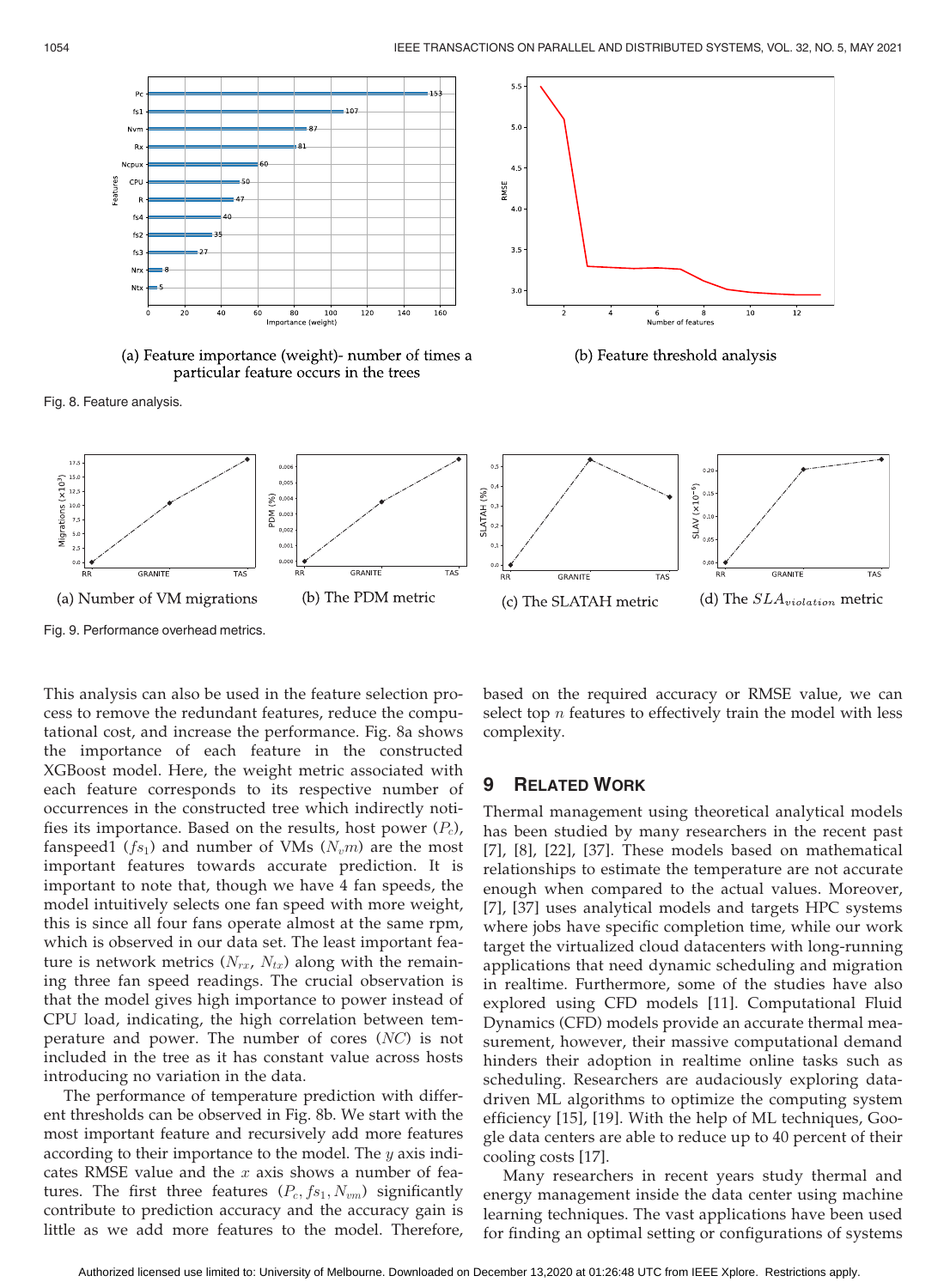to achieve energy efficiency [38]. However, ML techniques specific to temperature prediction are studied by Zhang et al. [36] where they proposed the Gaussian process-based host temperature prediction model in HPC data centers. They used a two-node Intel Xeon Phi cluster to run the HPC test applications and collect the training data. In addition, they also proposed a greedy algorithm for application placement to minimize the thermal variations across the system. In an extended work [6], they enhanced their solution to include more efficient models such as lasso linear and Multilayer Perceptron (MLP). The results have shown that predictive models are accurate and perform well in data center resource management aspects. Imes et al. [38] explored different ML classifiers to configure the different hardware counters to achieve energy efficiency for a given application. They tested 15 different classifiers including Support Vector Machine (SVM), K-Nearest Neighbours (KNN), and Random Forest (RF), etc. This work only considers energy as an optimization metric ignoring the thermal aspect. Moreover, these works are specific to HPC data centers where temperature estimation is done for application-specific which requires access to application counters. Nevertheless, our proposed solution is for Infrastructure clouds, where such an approach is not feasible due to limited access to application counters enforced by the isolated virtualized environment. Thus, we rely on features that completely surpass application counters and only consider host-level resource usage and hardware counters and yet achieve a high prediction accuracy.

Furthermore, Ignacio et al. [39] showed the thermal anomaly detection technique using Artificial Neural Networks (ANNs). They specifically use Self Organising Maps (SOM) to detect abnormal behavior in the data center from a previously trained reliable performance. They evaluated their solution using traces of anomalies from a real data center. Moore et al. [13] proposed Weatherman, a predictive thermal mapping framework for data centers. They studied the effect of workload distribution on cooling settings and temperature in the data center. These models are designed to find the thermal anomalies and manage the workload at a data center level without giving any attention to accurate temperature prediction.

In addition to thermal management, many others applied ML techniques for scheduling in distributed systems to optimize the parameters such as energy, performance, and cost. Among many existing ML approaches, Reinforcement Learning (RL) is widely used for this purpose [18], [40], [41]. Orheab et al. [40] studied the RL approach for scheduling in distributed systems. They used the Q-learning algorithm to train the model that learns optimal scheduling configurations. In addition, they proposed a platform that provides scheduling as a service for better execution time and efficiency. Cheng et al. proposed the DRL cloud, which provides an RL framework for provisioning and task scheduling in the cloud to increase energy efficiency and reduce the task execution time. Similarly, [41] et al. studied deep RL based resource management in distributed systems. Learning to schedule is prominent with RL based methods due to the fact that RL models keep improving in runtime [42] which is

convenient for scheduling. However, our work is different from these works in a way that, the primary objective of our problem is to estimate the data center host temperature accurately to facilitate the resource management system tasks. In this regard, our work acts as complementary to these solutions where such thermal prediction models can be adopted by these ML-based scheduling frameworks to further enhance their efficiency.

#### 10 CONCLUSION AND FUTURE WORK

Estimating the temperature in the data center is a complex and non-trivial problem. Existing approaches for temperature prediction are inaccurate and computationally expensive. Optimal thermal management with accurate temperature prediction can reduce the operational cost of a data center and increase reliability. Data-driven temperature estimation of hosts in a data center can give us a more accurate prediction than simple mathematical models as we were able to take into consideration CPU and inlet airflow temperature variations through measurements. Our study which is based on physical host-level data collected from our University's private cloud has shown a large thermal variation present between hosts including CPU and inlet temperature. To accurately predict the host temperature, we explored several machine learning algorithms. Based on the results, we found a gradient boosting based XGBoost model for temperature prediction is the best. Our extensive empirical evaluation has achieved high prediction accuracy with the average RMSE value of 0.05. In other words, our prediction model has an average error of 2.38  $^{\circ}$ C. Compared to an existing theoretical model, it reduces the prediction error of  $7^{\circ}$ C.

Guided by these prediction models, we proposed a dynamic scheduling algorithm for cloud workloads to minimize the peak temperature. The proposed algorithm is able to save up to 34.5 percent more of energy and reduce up to  $6.5 \text{ }^{\circ}\text{C}$  of average peak temperature compared to the best baseline algorithm. It is important to note that, though the models built for one data center are optimized for its own (as each data center's physical environment and parameters vastly change), the methodology presented in this work is generic and can be applied to any cloud data center given the sufficient amount of data collected from the respective data centers.

In the future, we plan to explore more sophisticated models to achieve better accuracy and performance. We also intend to extend the work for heterogeneous nodes like GPUs or FPGAs. Another interesting direction is to consider parameters related to weather and predictions and their effect on cooling and scheduling long jobs.

#### ACKNOWLEDGMENT

The authors would like to thank Bernard Meade and Justin Mammarella at Research Platform Services, The University of Melbourne for their support and providing access to the infrastructure cloud and data. This work was supported in part by a Discovery Project research grant funded by the ARC (the Australian Research Council). They would also like to thank the editor-in chief, associate editor, and anonymous reviewers for their thoughtful suggestions on improving the article.